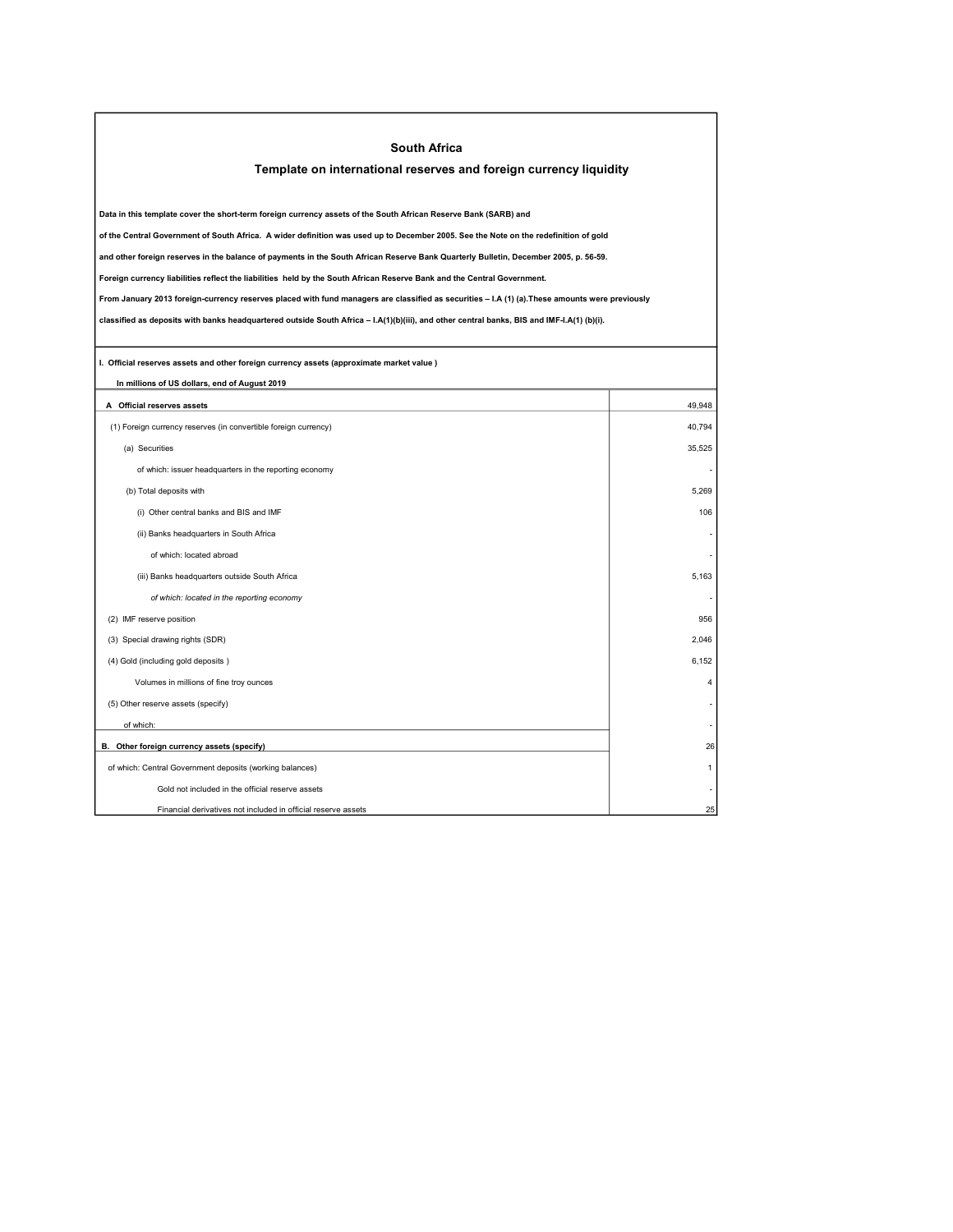| II. Predetermined short term net drains on foreign currency assets (nominal value) p.2                                                                               |                   |                                       |                                            |                                        |
|----------------------------------------------------------------------------------------------------------------------------------------------------------------------|-------------------|---------------------------------------|--------------------------------------------|----------------------------------------|
| In millions of US dollars, end of August 2019                                                                                                                        |                   |                                       |                                            |                                        |
|                                                                                                                                                                      | Total             | Maturity Breakdown(residual maturity) |                                            |                                        |
|                                                                                                                                                                      | Up to one<br>year | Up to 1 month                         | More than 1<br>month and up to<br>3 months | More than 3 months and up<br>to 1 year |
| 1. Foreign currency loans, securities and deposits                                                                                                                   |                   |                                       |                                            |                                        |
| of which: SARB                                                                                                                                                       |                   |                                       |                                            |                                        |
| Outflows (-)<br>Principal                                                                                                                                            |                   |                                       |                                            |                                        |
| $(-)$<br>Interest                                                                                                                                                    |                   |                                       |                                            |                                        |
| Inflows $(+)$<br>Principal                                                                                                                                           |                   |                                       |                                            |                                        |
| Interest<br>$^{(+)}$                                                                                                                                                 |                   |                                       |                                            |                                        |
| <b>Central Government</b>                                                                                                                                            |                   |                                       |                                            |                                        |
| Outflows (-)<br>Principal                                                                                                                                            | $-2,489$          |                                       | $-44$                                      | $-2,445$                               |
| Interest<br>$(\cdot)$                                                                                                                                                | $-974$            | $-199$                                | $-130$                                     | $-645$                                 |
| Inflows $(+)$<br>Principal                                                                                                                                           |                   |                                       |                                            |                                        |
| $(+)$<br>Interest                                                                                                                                                    |                   |                                       |                                            |                                        |
|                                                                                                                                                                      |                   |                                       |                                            |                                        |
| 2. Aggregate short and long positions in forwards and futures in foreign currencies vis-à-vis<br>the domestic currency (including the forward leg of currency swaps) |                   |                                       |                                            |                                        |
| (a) Short positions (-) (Net per period)                                                                                                                             | $-125$            | $-125$                                |                                            |                                        |
| (b) Long positions (+) (Net per period)                                                                                                                              | 356               |                                       | 262                                        | 94                                     |
|                                                                                                                                                                      |                   |                                       |                                            |                                        |
| 3 Other (specify)                                                                                                                                                    | $\mathbf{1}$      | 1                                     |                                            |                                        |
| (a) Other accounts payable (-) (Net per period)                                                                                                                      |                   |                                       |                                            |                                        |
| Other accounts receivable (+) (Net per period)                                                                                                                       | $\overline{1}$    | 1                                     |                                            |                                        |
|                                                                                                                                                                      |                   |                                       |                                            |                                        |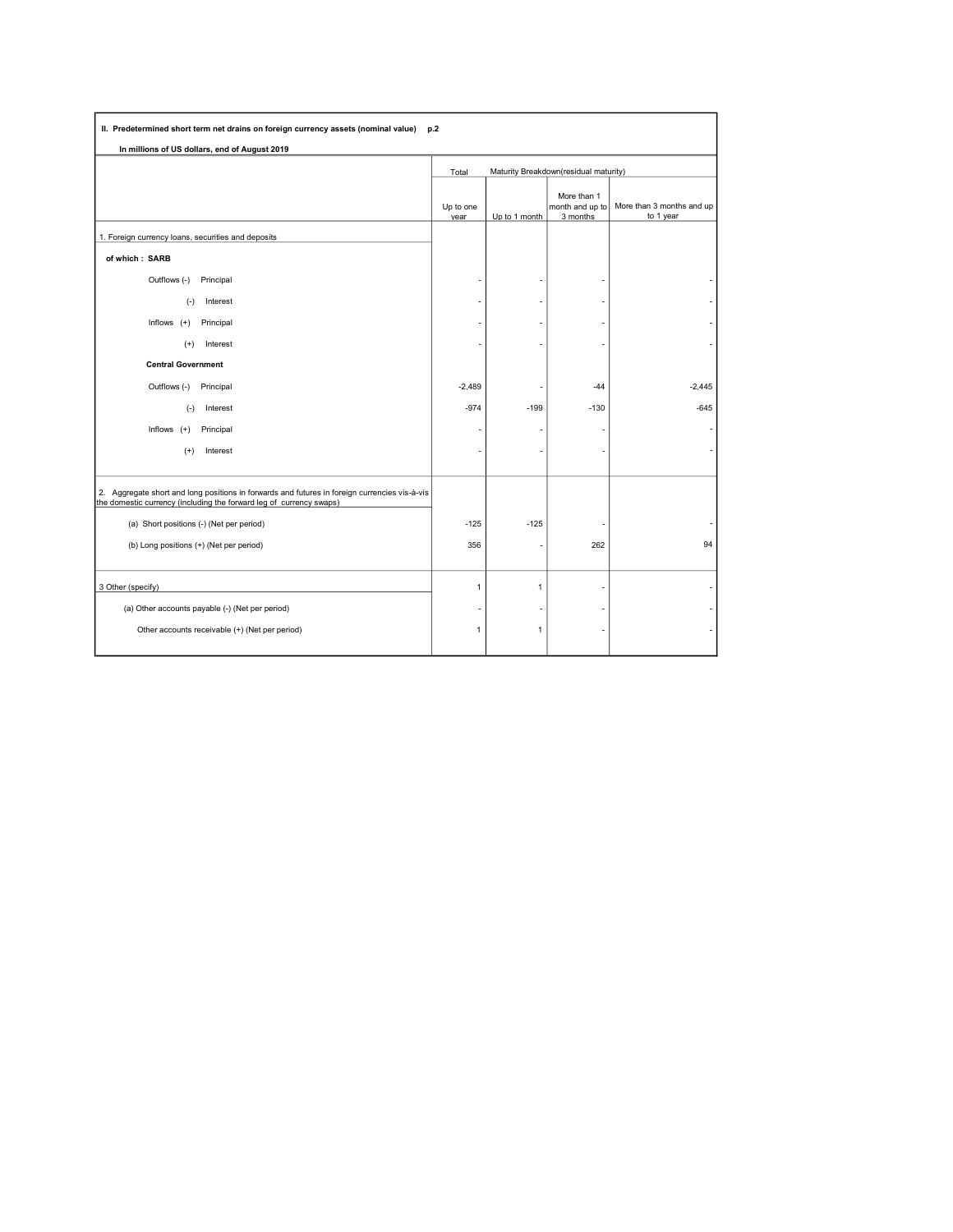| III. Contingent short-term net drains on foreign currency assets (nominal value)            |              |                                        |                                            |                                        |
|---------------------------------------------------------------------------------------------|--------------|----------------------------------------|--------------------------------------------|----------------------------------------|
| In millions of US dollars, end of August 2019                                               |              |                                        |                                            |                                        |
|                                                                                             | Total        | Maturity breakdown (residual maturity) |                                            |                                        |
|                                                                                             | Up to 1 year | Up to 1 month                          | More than 1<br>month and up to<br>3 months | More than 3 months and up<br>to 1 year |
| 1. Contingent liabilities in foreign currency                                               |              |                                        |                                            |                                        |
| (a) Collateral guarantees on debt falling due within 1 year                                 |              |                                        |                                            |                                        |
| (b) Other contingent liabilities                                                            | $-1,093$     | $-53$                                  | $-367$                                     | $-673$                                 |
| of which: Central Government                                                                |              |                                        |                                            |                                        |
| Principal                                                                                   | $-549$       |                                        | $-1$                                       | $-548$                                 |
| Interest                                                                                    | $-544$       | $-53$                                  | $-366$                                     | $-125$                                 |
|                                                                                             |              |                                        |                                            |                                        |
| 2. Foreign currency securities issued with embedded options (puttable bonds)                |              |                                        |                                            |                                        |
| 3. Undrawn, unconditional credit lines provided by                                          |              |                                        |                                            |                                        |
| (a) other central banks and international organisations                                     |              |                                        |                                            |                                        |
| $BIS (+)$                                                                                   |              |                                        |                                            |                                        |
| IMF $(+)$                                                                                   |              |                                        |                                            |                                        |
| (b) banks and other financial institutions headquartered in South Africa                    |              |                                        |                                            |                                        |
| (c) banks and other financial institutions headquartered outside South Africa (+)           |              |                                        |                                            |                                        |
|                                                                                             |              |                                        |                                            |                                        |
| 4. Aggregate short and long positions of options in foreign vis-à-vis the domestic currency |              |                                        |                                            |                                        |
| (a)<br>Short positions                                                                      |              |                                        |                                            |                                        |
| (i) Bought puts                                                                             |              |                                        |                                            |                                        |
| (ii) Written puts                                                                           |              |                                        |                                            |                                        |
| (b)<br>Long positions                                                                       |              |                                        |                                            |                                        |
| (i) Bought puts                                                                             |              |                                        |                                            |                                        |
| (ii) Written puts                                                                           |              |                                        |                                            |                                        |
|                                                                                             |              |                                        |                                            |                                        |